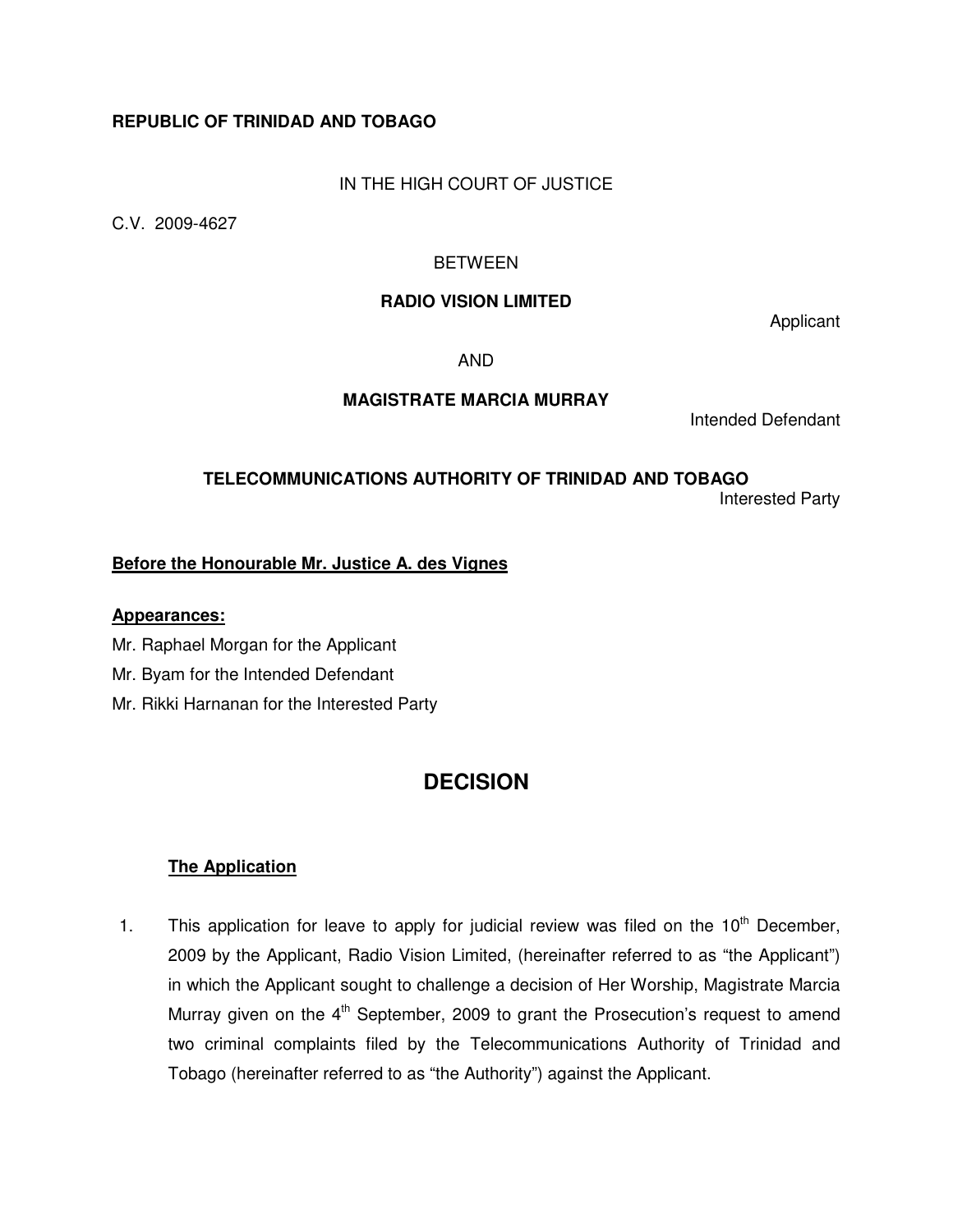- 2. The application was supported by two affidavits in the name of Lennox Toussaint, a director of the Applicant, (hereinafter referred to as "Toussaint") filed on the  $10<sup>th</sup>$ December, 2009 and 2<sup>nd</sup> March, 2010.
- 3. On the  $24<sup>th</sup>$  February, 2010 I granted permission to the Authority to be heard on the application as an Interested Party and on the  $9<sup>th</sup>$  March, 2010 an affidavit in the name of the Executive Director of the Authority, Mr. Cris Seecheran, was filed on behalf of the Authority. On the  $15<sup>th</sup>$  March, 2010, written submissions were filed on behalf of the Applicant and on the  $17<sup>th</sup>$  March, 2010 written submissions were filed on behalf of the Authority.

# **Summary of facts**

- 4. Prior to the enactment of the Telecommunications Act (hereinafter referred to as "the Act"), the Applicant was the holder of a special licence dated  $21<sup>st</sup>$  December, 2000 issued by the President under the Wireless and Telegraphy Ordinance to establish, maintain and operate a radio broadcasting station on frequency 102.1 MHz.
- 5. On or about the 23<sup>rd</sup> February, 2006, the Applicant was granted a concession to operate a broadcasting service under section 21 of the Act by the Minister of Cabinet responsible for telecommunications and a licence by the Authority under section 36 of the Act to (a) install, operate and use the radio transmitting equipment identified in the licence; (b) use the radio frequency 102.1 MHz; and (c) to establish, operate and use the related radio communication service. This concession and licence are valid for 10 years.
- 6. By complaint Nos. 7168/2006 and 7168A/2006, the Authority laid the following charges against the Applicant:
	- i. Complaint No. 7168 of 2006 "That Radio Vision Limited on  $14<sup>th</sup>$  March, 2006 at Port-of-Spain did operate a radio communication service without a license granted by the Telecommunications Authority of Trinidad and Tobago contrary to section 36 (1) of the Telecommunications Act No. 4 of 2001as amended by Act No. 17 of 2004."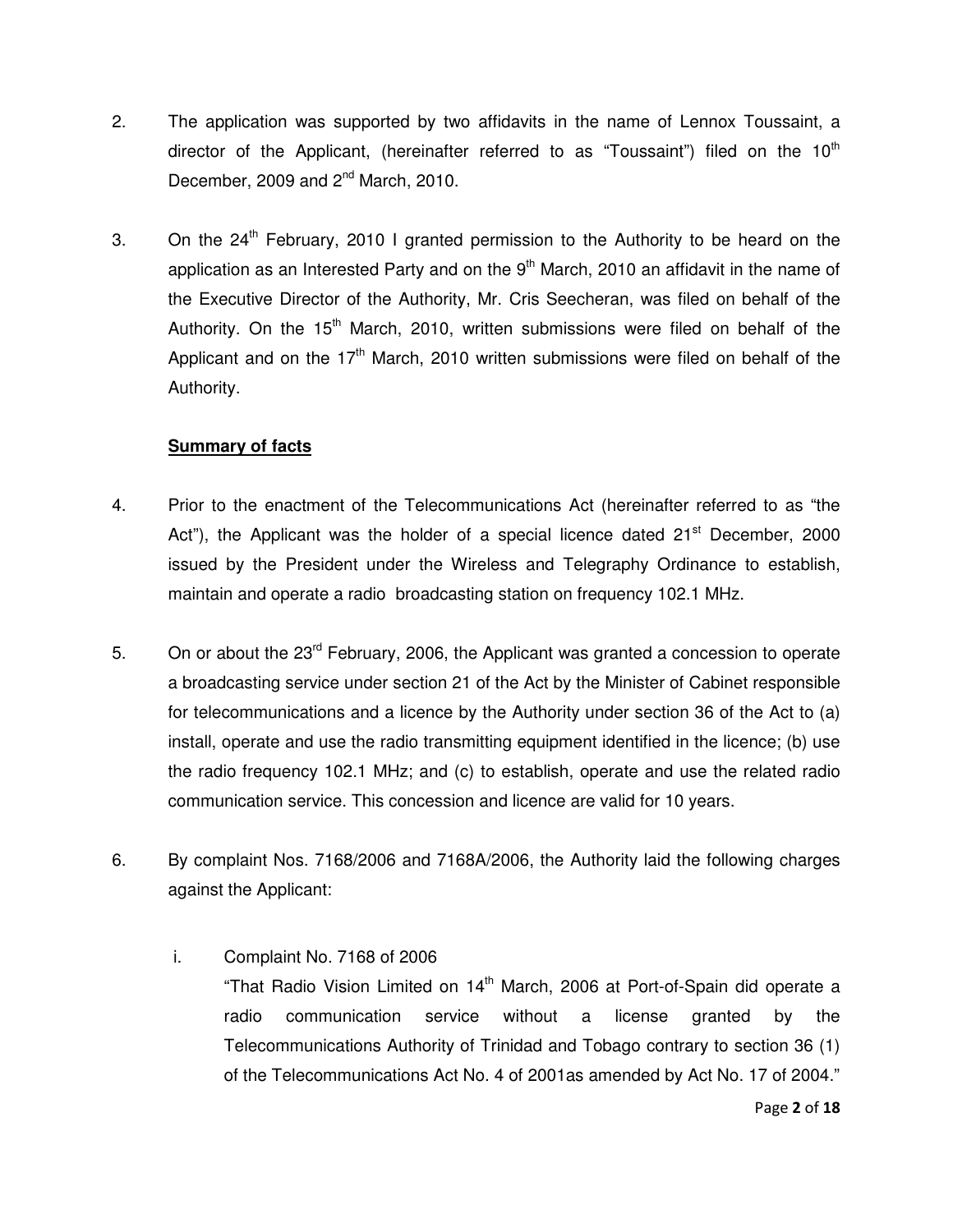ii. Complaint No. 7168 (A) of 2006:

"That Radio Vision Limited on Tuesday,  $4<sup>th</sup>$  April, 2006 at Port of Spain did operate a radio communication service without a license granted by the Telecommunications Authority of Trinidad and Tobago contrary to section 36 (1) of the Telecommunications Act No. 4 of 2001 as amended by the Act No. 17 of 2004"

- 7. On the  $8<sup>th</sup>$  July, 2009, after many adjournments of the matter over three years, the prosecution applied to amend the charges laid against the Applicant by deleting the words "contrary to section  $36(1)$ " and replacing them with the words "as required by section 36(1) (a)" and inserting the words, "102.5 FM" and "contrary to section 65(a) of the Telecommunications Act 2001 as amended by Act No. 17 of 2004".
- 8. On the  $4<sup>th</sup>$  September, 2009, the Intended Defendant granted the Authority's application to amend. As a consequence, the amended charges against the Applicant now reads as follows:

## Complaint No. 7168 of 2006

"That Radio Vision Limited on  $14<sup>th</sup>$  March, 2006 at Port-of-Spain did operate a radio communication service without a licence **on 102.5 FM** granted by the Telecommunications Authority of Trinidad and Tobago **as required by section 36 (1)(a)** of the Telecommunications Act No. 4 of 2001 **contrary to section 65 (a) of the Telecommunications Act No. 4 of 2001 as amended by Act No. 17 of 2004**"

## Complaint No. 7168 A of 2006

"That Radio Vision Limited on Tuesday 4<sup>th</sup> April, 2006 at Port-of-Spain did operate a radio communication service without a license **on 102.5FM** granted by the Telecommunications Authority of Trinidad and Tobago **as required by section 36 (1)(a)** of the Telecommunications Act No. 4 of 2001 **contrary to section 65 (a) of the Telecommunications Act No. 4 of 2001 as amended by Act No. 17 of 2004**."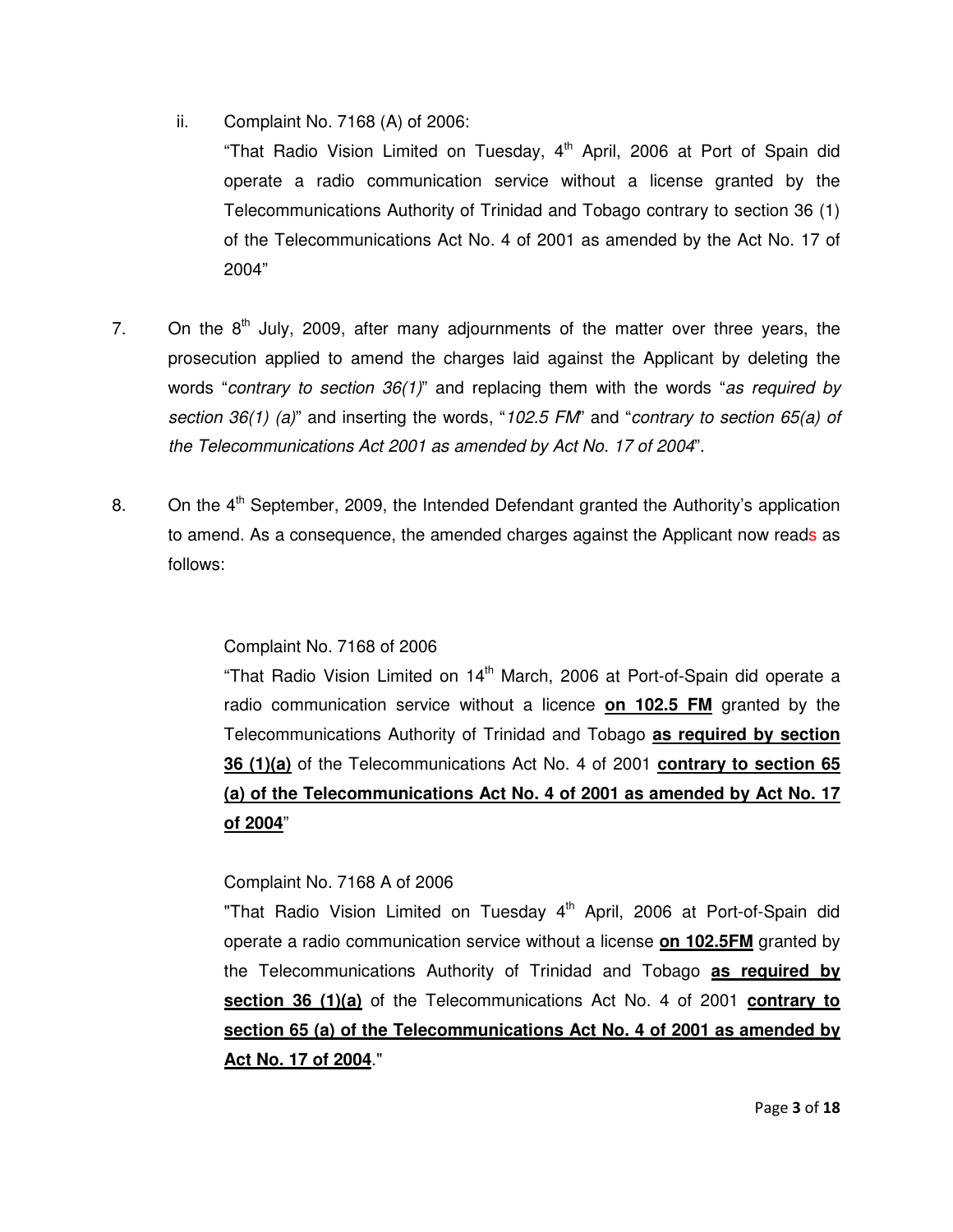## **The Grounds**

- 9. The Applicant sought to rely on the following grounds:
	- (a) That the decision of the learned Magistrate amounted to an error in law as she misunderstood the effect of section 36(1) (a) of the Telecommunications Act Chap 47:31 in light of section 71 of the Act;
	- (b) That the learned Magistrate erred in law in allowing the amendment as the original charge laid under section 36(1)(a) of the Act was not an offence known to law and any consequential amendment would have created a charge outside the six-month statutory time limit provided for the laying of charges under the Summary Courts Act, Chap 4:02.
	- (c) The learned Magistrate erred in law in holding that the amendment did not create serious prejudice to the Applicant as the amendment exposed the Applicant to a fine of \$250,000 and a term of imprisonment which is a greater penalty than that imposed by section 71 of the Telecommunications Act.
	- (d) That the learned Magistrate erred in law in allowing the amendment as she failed to take into account that if the charges laid were liable to be dealt with, under section 65(a) of the Telecommunications Act then there was no need for the charges as amended by the prosecution.

# **Legal Principles: Application for leave for judicial review**

10. The test to be applied by the Court on an application for leave for judicial review is whether there is an arguable ground for judicial review that has a realistic prospect of success. In **Sharma v Brown-Antoine and others**<sup>1</sup>, the Privy Council stated the test in the following terms:

<sup>1</sup> [2007] 1 WLR 780 at 787E-H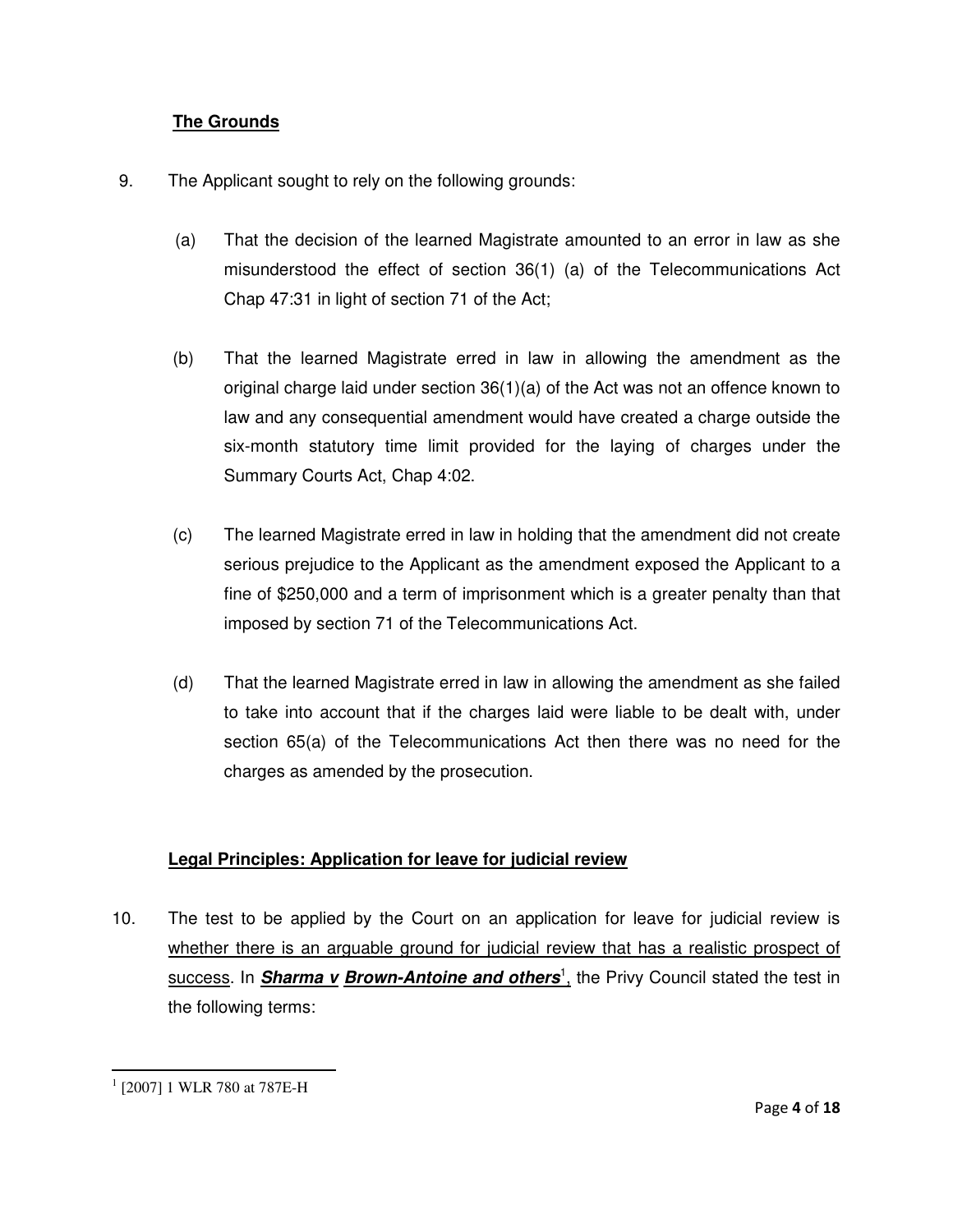"The ordinary rule now is that the court will refuse leave to claim judicial review unless satisfied that there is an arguable ground for judicial review having a realistic prospect of success and not subject to a discretionary bar such as delay or an alternative remedy: see **R v Legal Aid Board, Ex p Hughes (1992)** 5 Admin LR 623, 628 and Fordham, Judicial Review Handbook 4th ed (2004), p 426. But arguability cannot be judged without reference to the nature and gravity of the issue to be argued. It is a test which is flexible in its application. As the English Court of Appeal recently said with reference to the civil standard of proof in R (N) v Mental Health Review Tribunal (Northern Region) [2006] QB 468, para 62, in a passage applicable, mutatis mutandis, to arguability:

"the more serious the allegation or the more serious the consequences if the allegation is proved, the stronger must be the evidence before a court will find the allegation proved on a balance of probabilities. Thus the flexibility of the standard lies not in the adjustment to the degree of probability required for an allegation to be proved (such that a more serious allegation has to be proved to a higher degree of probability), but in the strength or quality of the evidence that will in practice be required for an allegation to be proved on the balance of probabilities."

The Privy Council then went on to say:

"It is not enough that a case is potentially arguable: an Intended Claimant cannot plead potential arguability to "justify the grant of leave to issue proceedings upon a speculative basis which it is hoped the interlocutory processes of the court may strengthen": Matalulu v Director of Public Prosecutions [2003] 4 LRC 712 at 733.

#### **Is this claim subject to any discretionary bars, such as delay or alternative remedy?**

#### **Delay**

11. At the outset, it is necessary to consider the issue of delay since the Applicant made this application on the  $10<sup>th</sup>$  December, 2009, which was three months and six days after the decision of the Intended Defendant. Section 11 of the **Judicial Review Act Chap 7:08**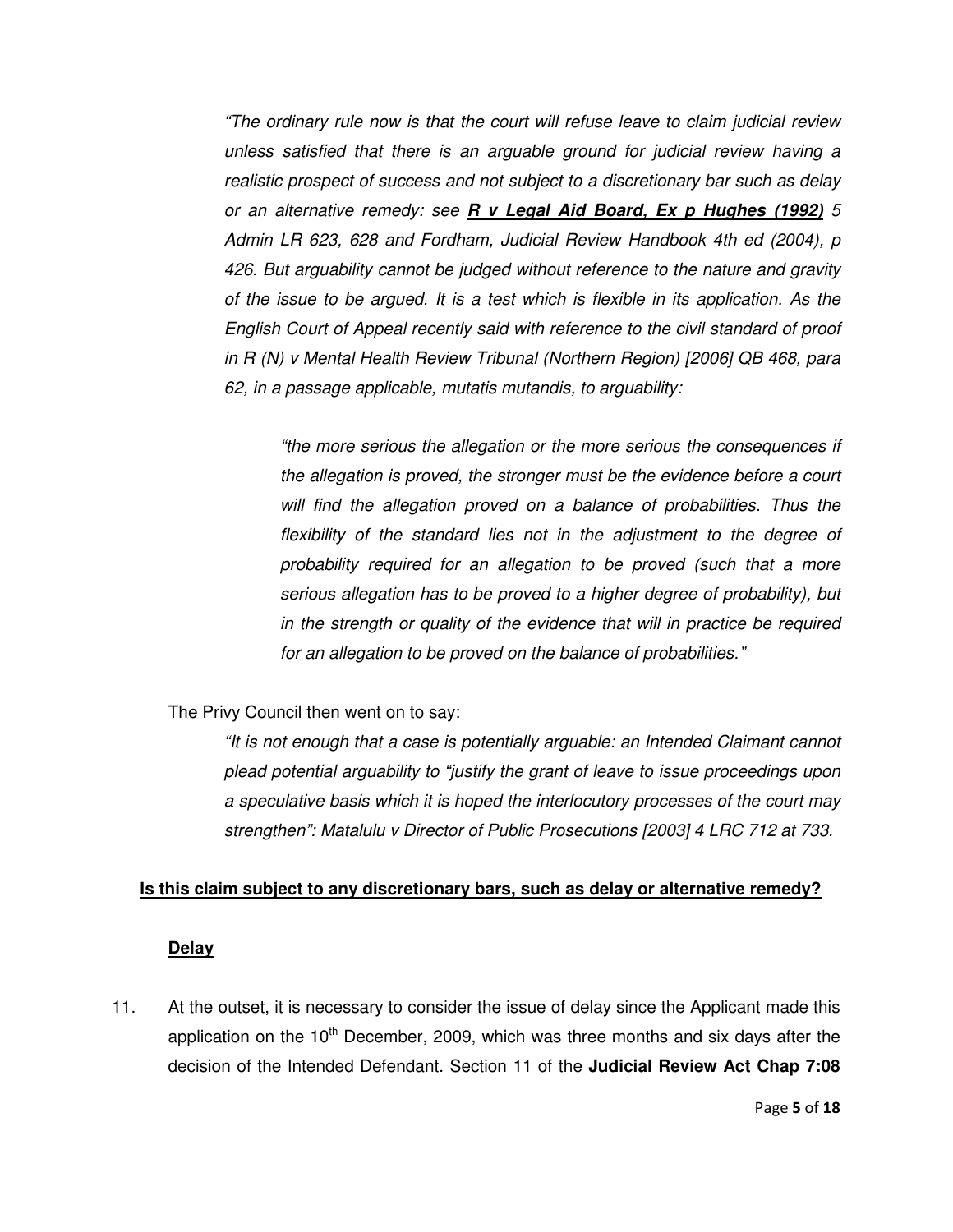requires an application for judicial review to be made promptly and in any event within three months from the date when grounds for the application first arose, unless the Court considers that there is good reason for extending the period within which the application shall be made. The Court may refuse to grant leave to apply for judicial review if it considers that there has been undue delay in making the application, and that the grant of any relief would cause substantial hardship to, or substantially prejudice the rights of any person, or would be detrimental to good administration. In forming an opinion under this section, the Court must have regard to the time when the applicant became aware of the making of the decision and may have regard to other matters as it considers relevant. Since the relief sought by the Applicant herein is for an order of certiorari in respect of the decision of the Intended Defendant, the date when the ground for the application first arose was the  $4<sup>th</sup>$  September, 2009 being the date of the decision of the Intended Defendant.

- 12. Part 56.5 of the Civil Proceedings Rules 1998, (as amended), also mirrors the language of the Judicial Review Act insofar as it provides as follows:
	- "(1) The judge may refuse leave or to grant relief in any case which he considers that there has been unreasonable delay before making the application.
	- (2) Where the application is for leave to make a claim for certiorari the general rule is that the application must be made within three months of the proceedings to which it relates.
	- (3) When considering whether to refuse leave or to grant relief because of delay the judge must consider whether the granting of leave for relief would be likely to –
		- (a) cause substantial hardship to or substantially prejudice the rights of any person; or
		- (b) be detrimental to good administration."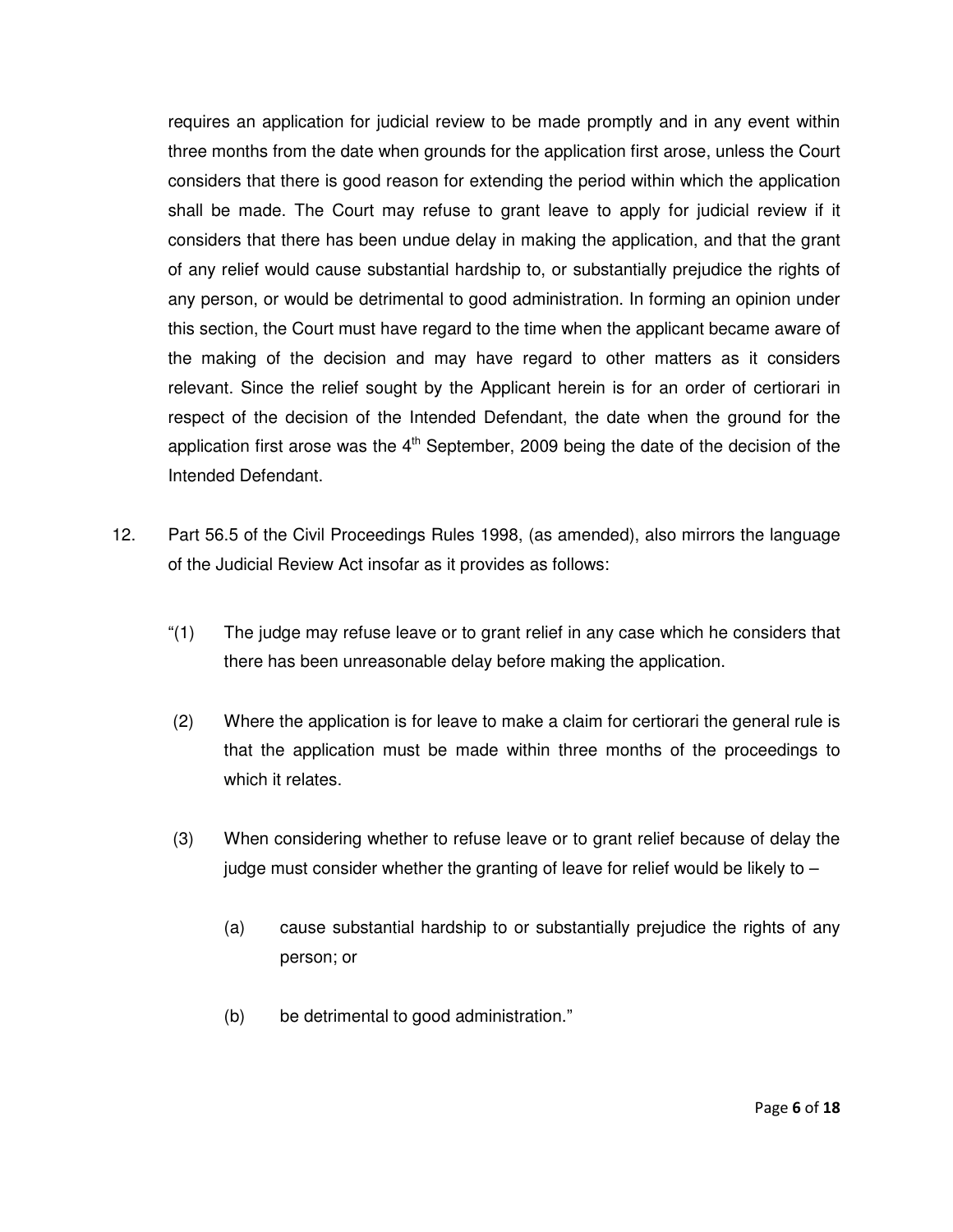- 13. Therefore, the question to be determined here is whether there is good reason for granting an extension of time to the Applicant. This will depend on the circumstances of each case. Some of the factors which the Court may take into account are: (a) the length of the delay; (b) the reason for the delay; (c) the prospect of success; (d) the degree of prejudice; (e) the overriding objective that justice is to be done; and (f) the importance of the issues involved in the challenge. $2$
- 14. In **R v Secretary of State for Trade and Industry ex parte Greenpeace** <sup>3</sup>, Justice Maurice-Kay laid down some judicial guidelines for the grant of an extension of time. He stated at pg 261:

"(i) Is there a reasonable objective excuse for applying late? (ii) What, if any, is the damage, in terms of hardship or prejudice to third party rights and detriment to good administration, which would be occasioned if permission were now granted? (iii) In any event, does the public interest require that the application should be permitted?"

- 15. According to Toussaint's affidavits, the Intended Defendant gave her decision orally on the  $4<sup>th</sup>$  September, 2009 and at that hearing the Applicant was represented by an Attorney-at-Law who was holding for Counsel for the Applicant. Toussaint was then advised by Counsel to await the written Reasons of the Intended Defendant before pursuing judicial review. Counsel then made several attempts in September and October to obtain the written Reasons of the Intended Defendant and eventually on the  $23<sup>rd</sup>$ November 2009 he went before the Intended Defendant to request the written Reasons. After apologizing for the delay, the Intended Defendant supplied Counsel with her written Reasons. As a consequence of the late receipt of these Reasons, the application was filed more than three months after the decision was delivered.
- 16. Counsel for the Authority submitted, however, that the Applicant's delay ought not to be excused because the Reasons of the Intended Defendant were irrelevant to the complaint made by the Applicant that the Intended Defendant committed an error of law.

 $2$  Abzal Mohammed v. Police Service Commission, Civil Appeal No. 53 of 2009, per Kangaloo J.A.

<sup>3</sup> [2000] Env LR 221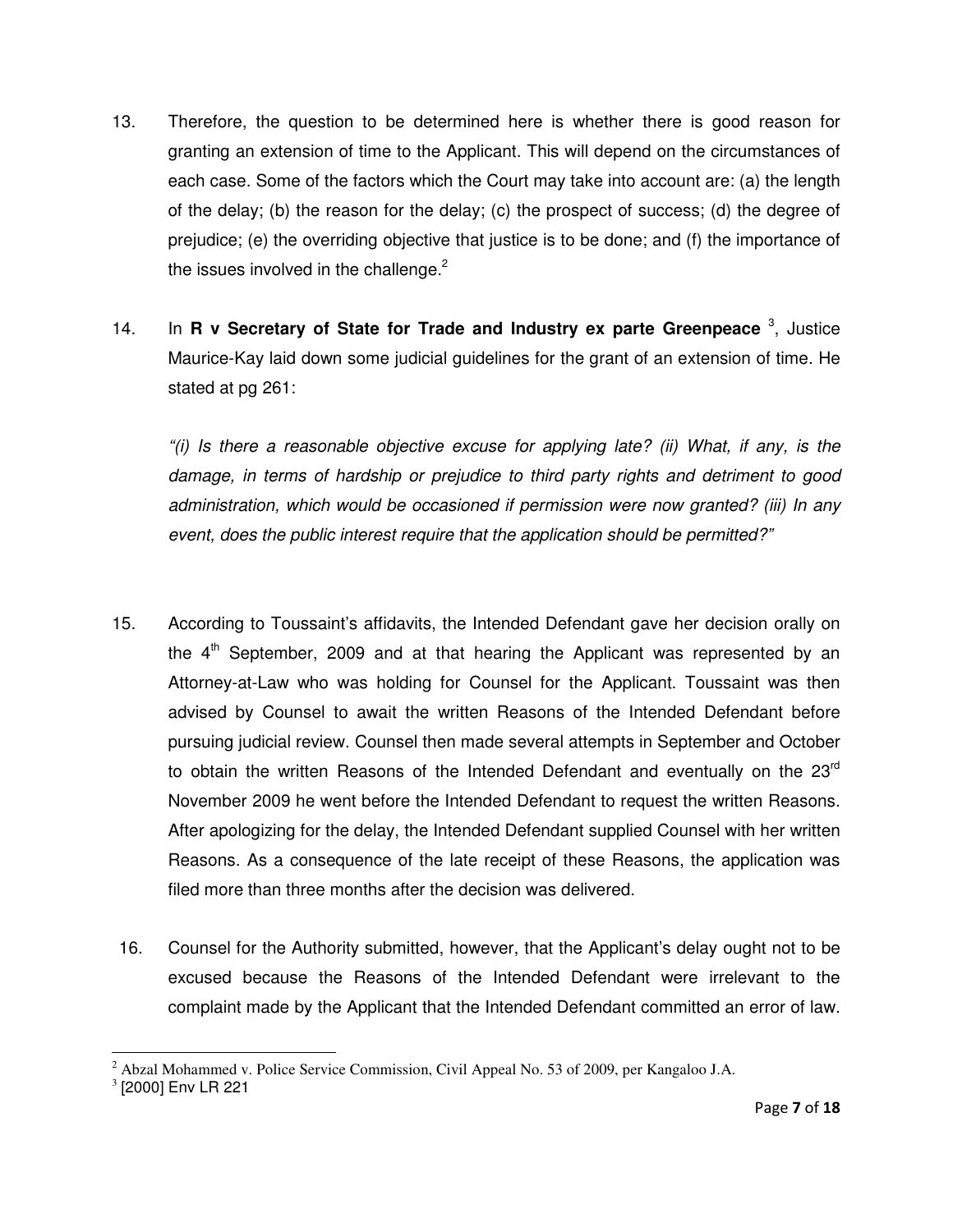Therefore, the Applicant's explanation for delay ought not to be accepted. Further, if time is extended, the administration of the criminal justice system in this case would be thwarted and there is no issue of public importance raised in this matter.

- 17. I have carefully considered the facts set out in Toussaint affidavits and the Seecharan affidavit and I am prepared to extend the time to the  $10<sup>th</sup>$  December, 2009 for the Applicant to make this application for leave for the following reasons:
	- (i) The delay in this matter was for 6 days beyond the three month period prescribed by the Judicial Review Act and this does not appear to me to so "undue delay" as to justify preventing the Applicant from challenging the decision of the Intended Defendant on the grounds of delay;
	- (ii) The charges were first called for hearing on the  $23<sup>rd</sup>$  May, 2006 but the Authority's application to amend was not heard until the  $8<sup>th</sup>$  July, 2009 and determined on the  $4<sup>th</sup>$  September, 2009. Accordingly, although there has been a long lapse of time in bringing this matter to conclusion, the fact remains that the application to amend was not heard until July 2009;
	- (iii) Based on the evidence of Toussaint, there was an apparent misapprehension on the part of the Intended Defendant that she had already given a copy of her Reasons to the Attorney at Law who had appeared before her on the date that she delivered her decision. It was in those circumstances, therefore, that she only gave her written Reasons to Counsel for the Applicant on the 23<sup>rd</sup> November, 2009. Although it has been argued that the Reasons were not required in order to raise a challenge based on error of law, the fact is that by section 16 of the Judicial Review Act the Applicant was entitled to request from the Intended Defendant a statement of the reasons for her decision and, in my opinion, it was prudent for Counsel for the Applicant to make every effort to obtain her written Reasons before filing an application for judicial review of her decision;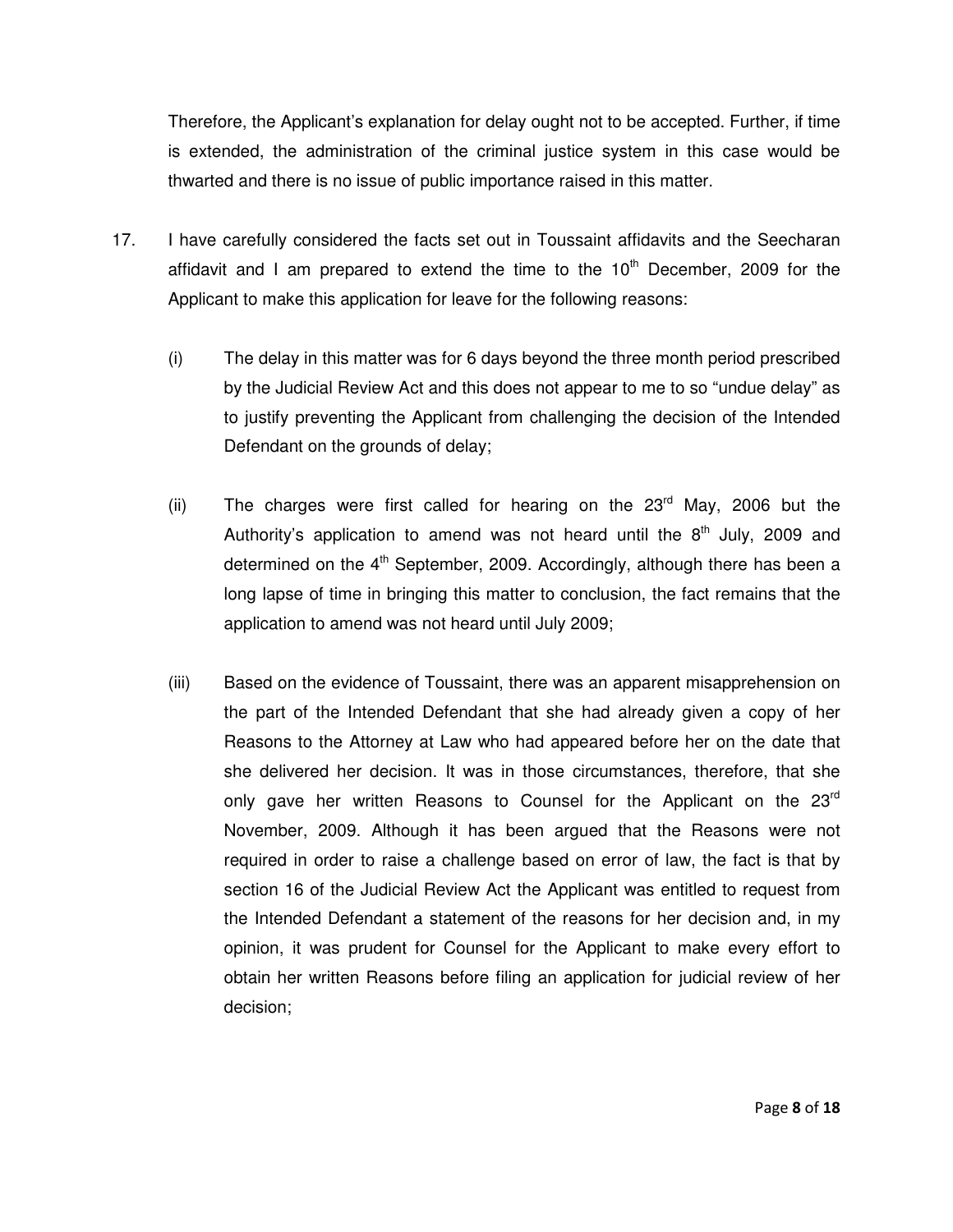- (iv) Apart from the continued delay in concluding the hearing and determination of the charges against the Applicant, I do not consider that it has been established that there would be any substantial hardship or detriment to good administration or substantial prejudice to the rights of any other person by extending the time for the Applicant to make the application for leave to apply for judicial review;
- (v) I consider that it is in accordance with the overriding objective of dealing with cases justly that this matter should be decided on the merits of the arguments advanced by the parties as to the legality of the Intended Defendant's decision rather than on the basis that the Applicant is barred from making this application because it filed this application six days late;
- (vi) In coming to my conclusion that the time ought to be extended for the Applicant to apply for judicial review, I have taken into account the guidance provided Kangaloo J.A. in **Abzal Mohammed v. Police Service Commission** (ibid) at parag. 21 where he stated:

"Section 11 (2) shows when the Court may refuse to grant leave to apply for judicial review. It is when the Court considers that there has been undue delay in making the application **and** the grant of any relief would result in prejudice to other persons or there should be detriment to good administration.

From the legislative scheme, therefore, it is clear that is only if there is both undue delay and prejudice or detriment that the Court may refuse to grant leave.

I am therefore fortified in my opinion that delay alone without prejudice or detriment is not sufficient to preclude an otherwise worthy applicant of permission."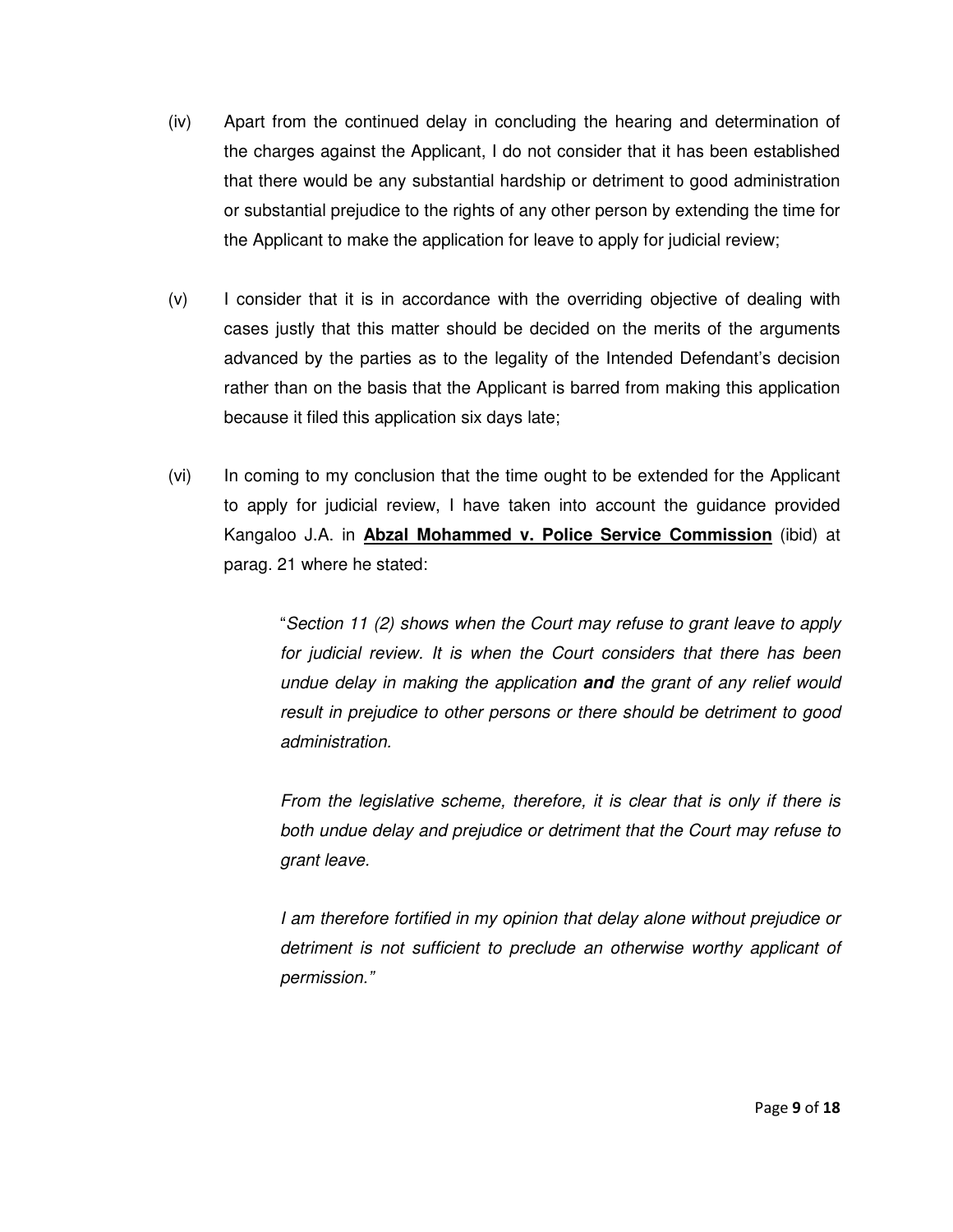## **Alternative Remedy**

- 18. According to the Applicant, at paragraph 5 of the Application, "no alternative form of redress exists." According to the Authority, however, the Applicant has an adequate alternative remedy by way of an appeal to the Court of Appeal if it is convicted of the offences outlined in the amended charges. Section 132 of the Summary Courts Act, Chap. 4:20 permits the Applicant to appeal on grounds that  $f(h)$  the decision is erroneous in point of law" and/or "(i) some other specific illegality, not mentioned above, and substantially affecting the merits of the case has been committed in the course of the proceedings."
- 19. Section 9 of the Judicial Review Act, Chap. 7:08 provides that "the Court shall not grant leave to an applicant for judicial review of a decision where any other written law provides an alternative procedure to question, review or appeal that decision, save in exceptional circumstances."
- 20. It cannot be disputed that the Summary Courts Act provides an alternative procedure for the Applicant, if convicted, to appeal his conviction and to include as a ground of appeal that the Intended Defendant's decision to permit the amendment amounted to an error of law. Accordingly, the question for this Court to decide is whether there are exceptional circumstances shown by the Applicant to persuade the Court to grant leave to the Applicant to apply for judicial review, notwithstanding the existence of this alternative statutory procedure for appealing the decision of the Intended Defendant.
- 21. Upon a close scrutiny of the Toussaint affidavits, it is clear that the Applicant has not put forward any exceptional circumstances to justify the exercise of the Court's discretion in its favour. Accordingly, in the absence of any exceptional circumstances, I am of the view that an alternative procedure existed for the Applicant to challenge by way of appeal the decision of the Intended Defendant. Therefore, in accordance with section 9 of the Judicial Review Act, I shall not grant leave to the Applicant to apply for judicial review of the decision of the Intended Defendant.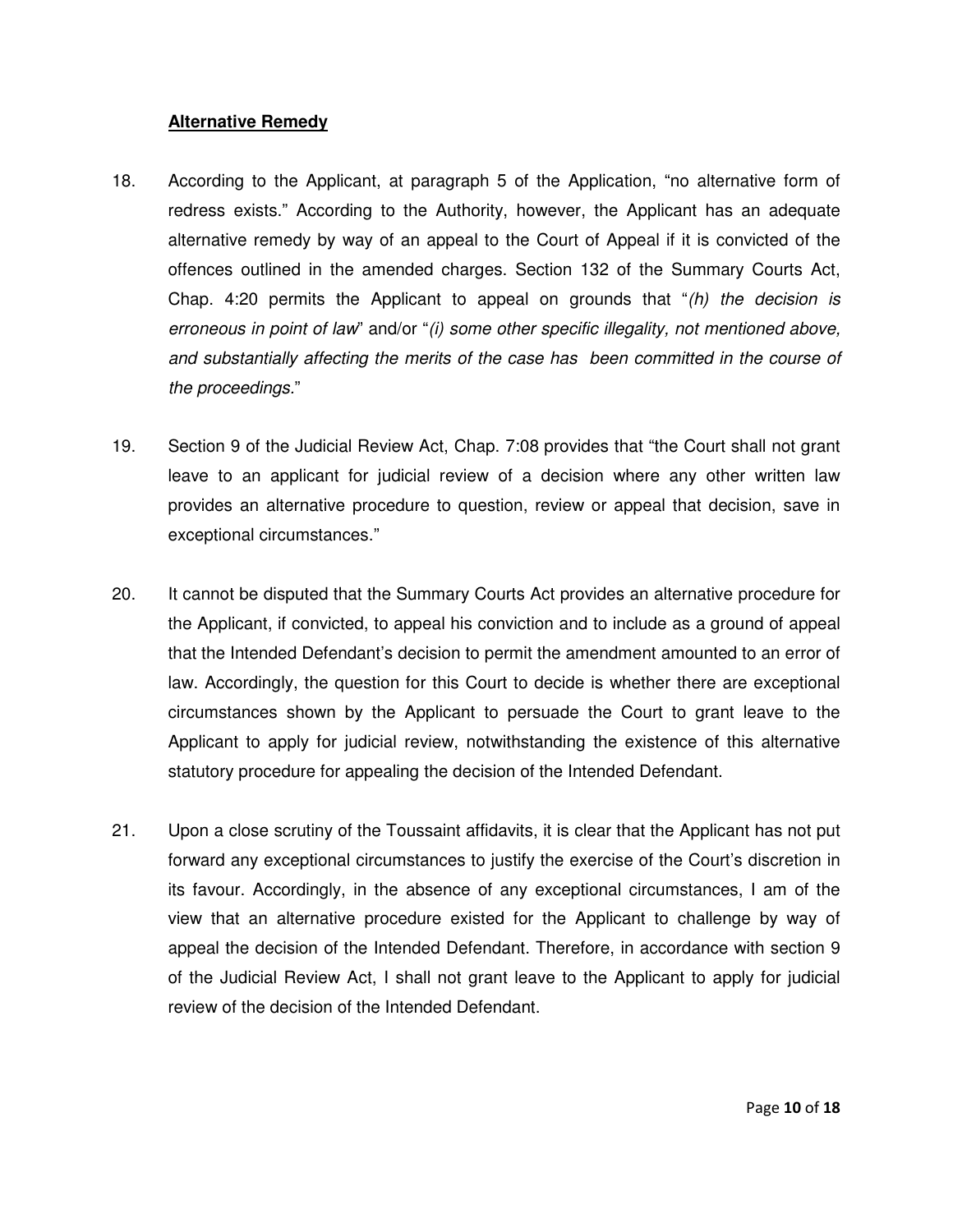- 22. I also accept as persuasive the opinion of Lord Justice Hughes in **R. v. Stratford**  Magistrates Court, ex p. Surat Singh<sup>4</sup> where he stated at paras. 6 and 7 of his judgment:
	- "6. In general terms this court will not entertain, whether by way of application for judicial review or by way of appeal by case stated, a purely interlocutory challenge to proceedings in the magistrates' court. Lord Widgery CJ put the point thus in R v. Rochford Justices ex p Buck (1979) 68 Cr App Rep 114, in which the Crown complained that the magistrates had wrongly excluded relevant evidence:

"It is very unsatisfactory in this Court to be asked on an application for a prerogative order to deal with proceedings in a lower court which have not run their course and which are still pending so that the application is in respect of an interlocutory matter….

I think the right course here would have been for the prosecution to go on with their case, accepting with good grace the justices' decision, and then, if at the end the prosecution failed, they could come here on a case stated and we should have a firm basis of fact on which to decide the issues….

The obligation of the Court to keep out of the way until the magistrate has finished his determination seems to me to be a principle properly to be applied both to summary trial and to committal proceedings."

7. .… We nevertheless should draw attention to the general rule, because it is important that proceedings in a magistrates' court should not be punctuated by expeditions to this court when one or other party is the object of a ruling which it does not like. It is necessary, in nearly every case, to wait until the end result of the proceedings is known before anyone can tell whether there is a source for complaint or not, and also before the facts of the case can reliably be known for the purposes of the decision here."

l 4 [2007] EWHC 1582 (Admin)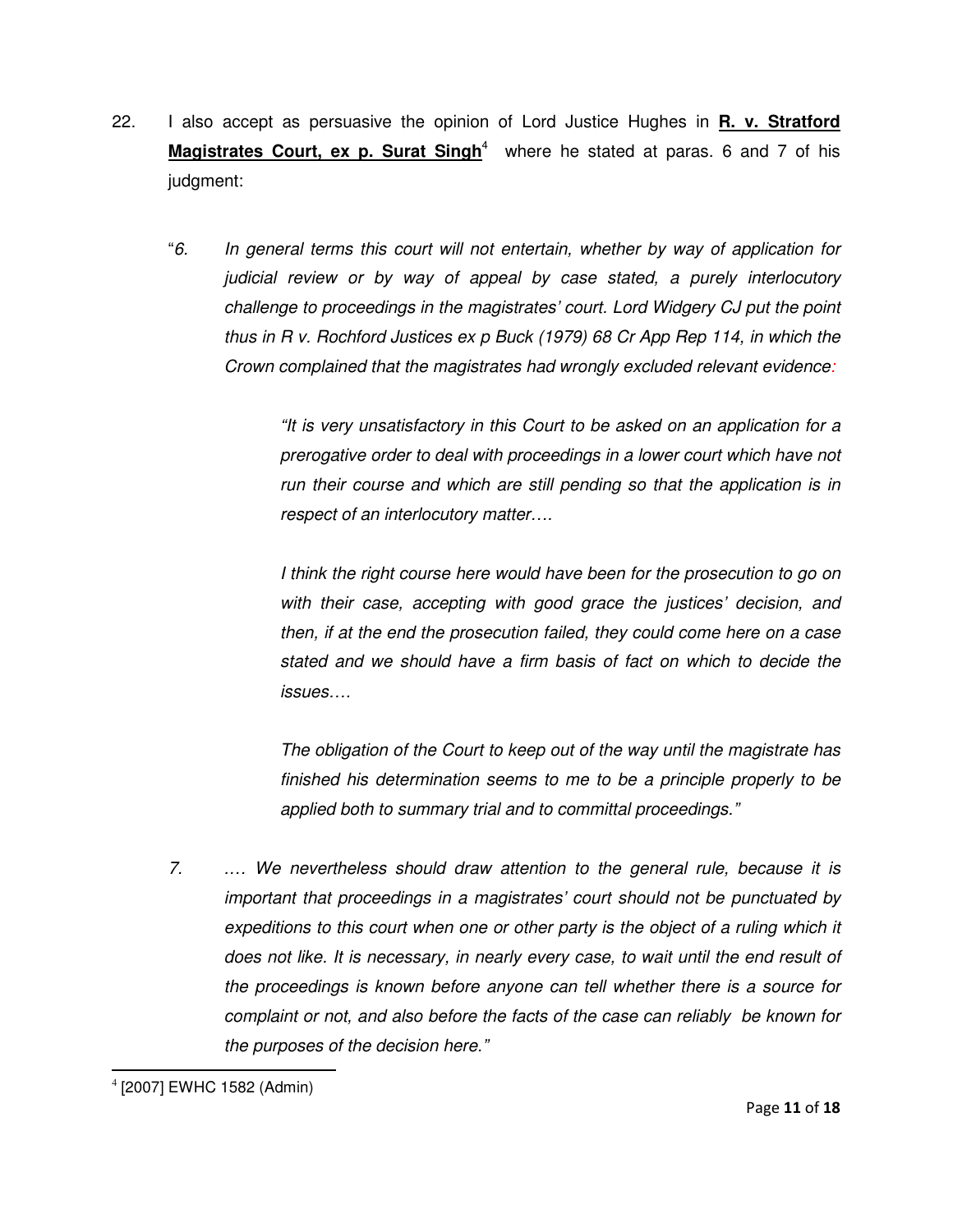# **In any event, has the Applicant raised an arguable ground with a realistic prospect of success?**

- 23. Notwithstanding my earlier finding that the Applicant has an alternative remedy available to it, I still consider that I ought to express my opinion on whether, in any event, the Applicant has satisfied me that it has an arguable ground for judicial review having a realistic prospect of success.
- 24. The first point I wish to make is that, having considered the affidavits filed herein and the submissions of the Applicant and the Authority, I am of the view that I am in as good a position at this leave stage as I would be at the later stage of hearing an application for judicial review to determine the issues in this matter since it is really a question of pure law. Therefore, I consider I am well placed to evaluate fully the Applicant's prospects of success at a judicial review hearing.
- 25. Accordingly, I propose to adopt the approach recommended by Weekes J.A. in **His Worship Sherman Mc Nicholls Chief Magistrate v Fidelity Finance and Leasing Company Limited and Anor.<sup>5</sup>** where she stated at para. 19:
	- "19. With this latter submission, I must agree. There was nothing needing "further investigation"; all the evidence and all the arguments on law were before the judge. In the circumstances the approach of Glidevel LJ in **Mass Energy v Birmingham City Council [1994] Env 298, at 307** was to be adopted.

"First, we had the benefit of detailed inter partes argument of such depth and in such detail that, in my view, if leave were granted, it is more unlikely that the points would be canvassed in much greater depth or detail at the substantive hearing. In particular, we have had all the relevant documents put in front of us.

….Thirdly, as I have already said, we have most, if not all, of the documents in front us; we have gone through the relevant ones in detail – indeed in really quite minute detail in some instances – in a way that a court dealing with an

 $<sup>5</sup>$  Civ. App No. 127 of 2007</sup>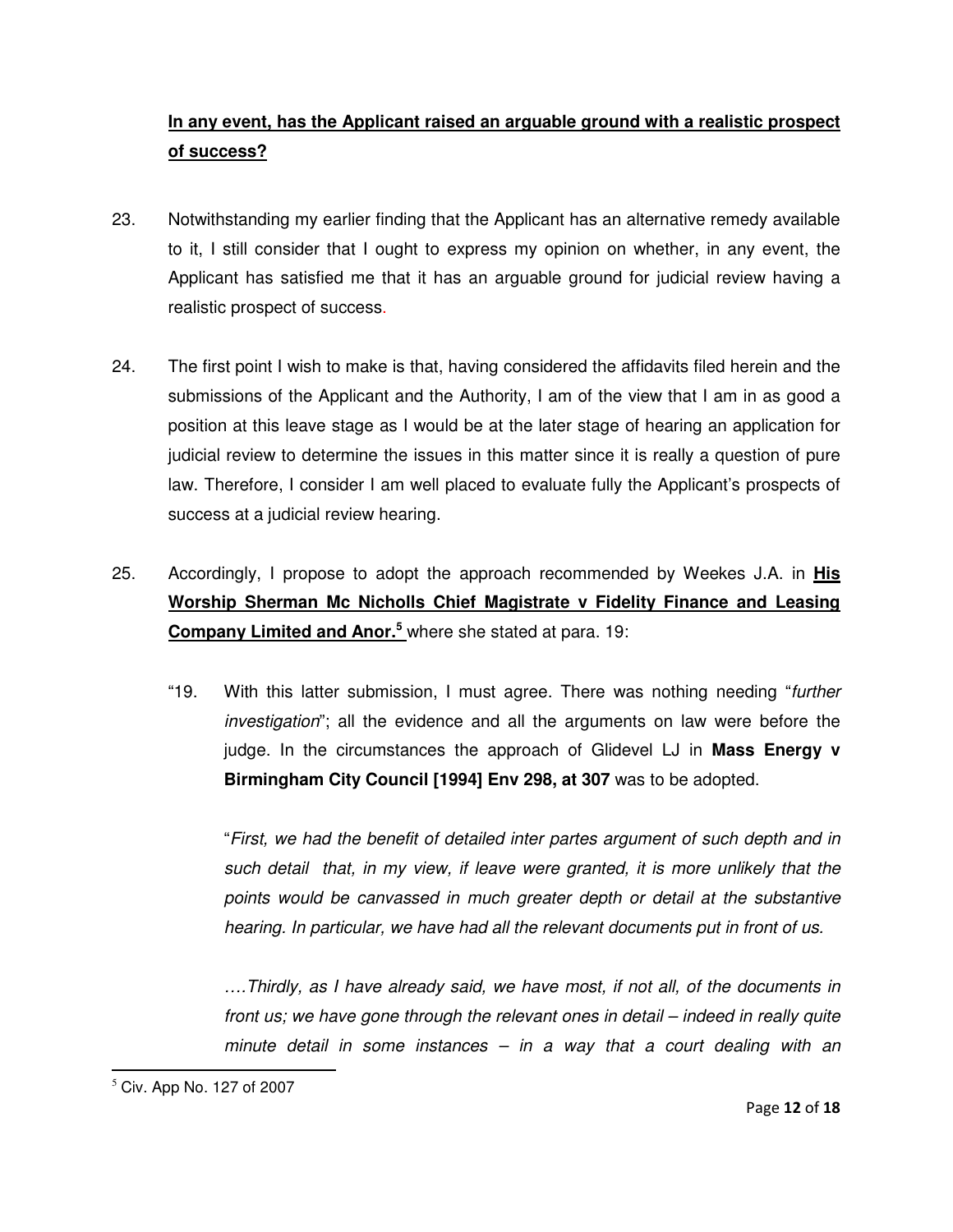application for leave to move rarely does, and we are thus in as good a position as would be the court at the substantive hearing to construe the various documents.

For those reasons taken together, in my view, the proper approach of this court, in this particular case, ought to be  $-$  and the approach I intend to adopt will be  $$ that we should grant leave only if we are satisfied that Mass Energy's case is not merely arguable but is strong; that is to say, likely to succeed."

26. In view of the foregoing, the issue for me to decide is whether the Applicant has satisfied me that its case is not merely arguable but strong and likely to succeed.

## **The Legislation**

27. Section 36(1) of the Telecommunications Act Chap 47:31 states:

"No person shall-

(a) establish, operate or use a radio-telecommunications service, … without a licence granted by the Minister."

Section 65 of the of the Telecommunications Act Chap 47:31 states:

"A person who knowingly-

(a) fails to comply with or acts in contravention of  $\ldots$  section 36(1) (a)  $\ldots$  commits an offence and is liable on summary conviction to a fine of two hundred and fifty thousand dollars and to imprisonment for five years."

Section 71 of the Telecommunications Act Chap 47:31 provides:

"A person who contravenes or fails to comply with any of the provisions of this Act or any regulations made hereunder commits an offence and except where the provision by or under which the offence is created provides the penalty to be imposed, is liable on summary conviction to a fine of twenty-five thousand dollars, and in the case of a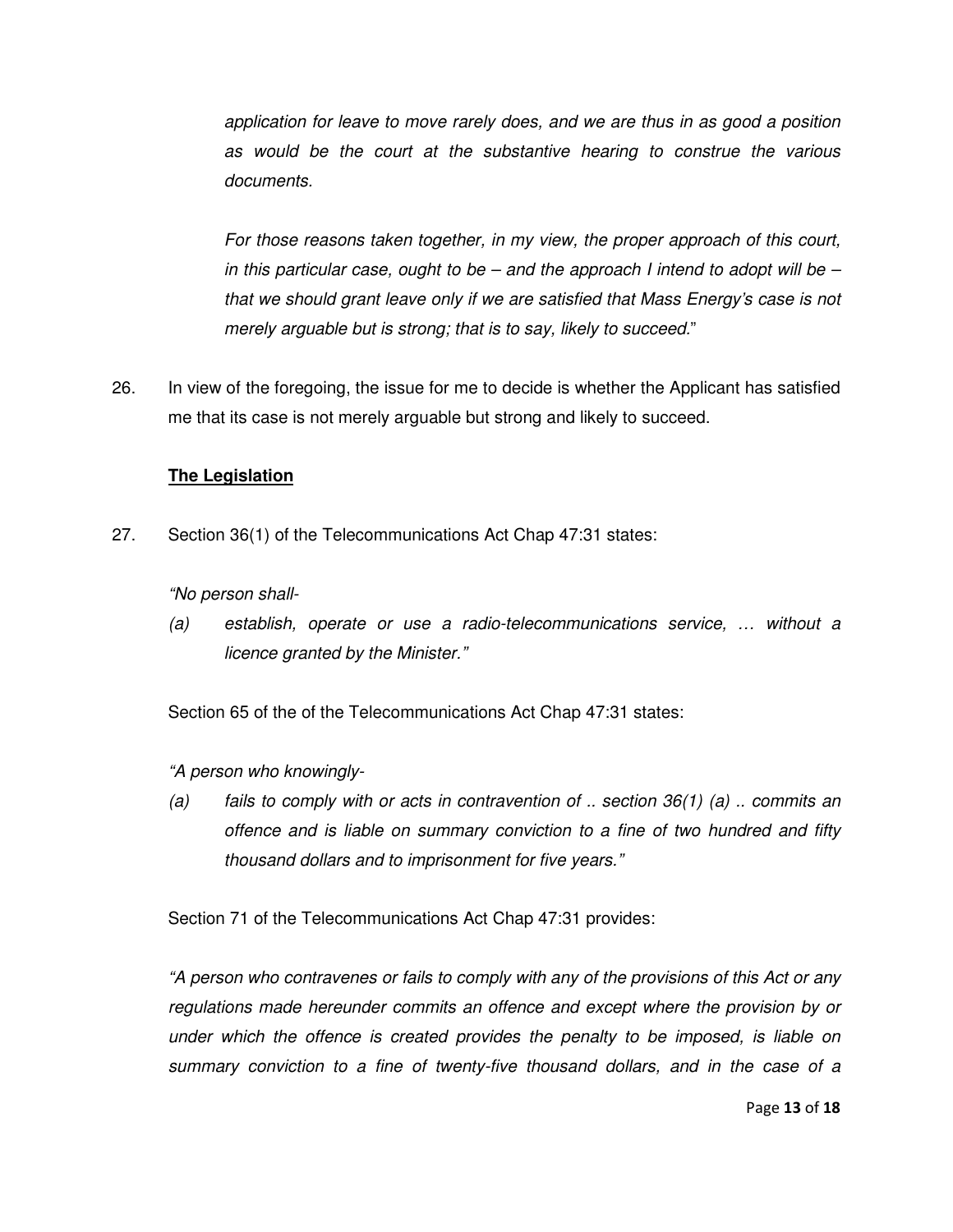continuing offence to a further fine of one thousand dollars for each day that the offence continues after conviction."

Section 118 (2) and (3) of the Summary Courts Act Chap. 4:20 provides:

- "118 (2). No objection shall be taken or allowed, in any proceeding in the court, to any complaint, summons, warrant or other process for any alleged defect therein in substance or in form, or for any variance between any complaint or summons and the evidence adduced in support thereof.
- 118 (3). Where any variance or defect mentioned in this section appears to the court at the hearing to be such that the defendant has been thereby deceived or misled, the court may make any necessary amendments and if it is expedient to do so, adjourn, upon such terms as it may think fit, the further hearing of the case."

## **Analysis of the Magistrate's Decision**

- 28. It is not in dispute that the power of a Magistrate to amend a charge is to be found in **sections 118 (2) and 118(3) of the Summary Courts Act Chap 4:02.** By these sections, the Magistrate is empowered to amend complaints to cure any defect whether in substance or form, even where a defendant has been deceived or misled by any defect in the complaint.
- 29. The Applicant put forward the following arguments in support of the grounds as set out at paragraph 9 above:
	- (1) There was no need to amend the charge as an act contrary to section 36(1) would fall to be dealt with by the general penalty provision of section 71. Therefore, the Intended Defendant's decision amounted to an error of law as she exceeded her jurisdiction since the court can only amend pursuant to section 118 where there is a defect or variance in the charge;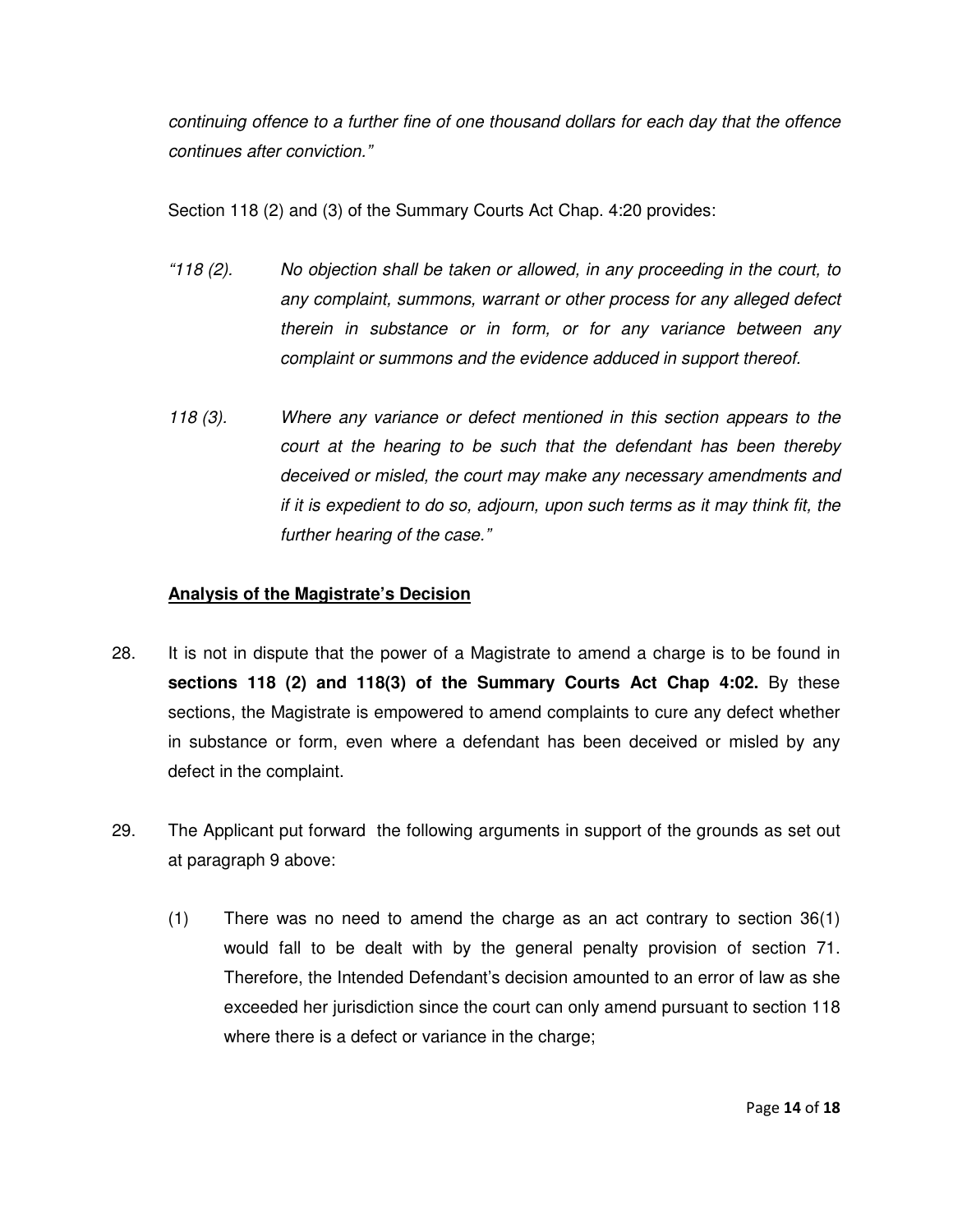- (2) The initial charges were nullities since section 36(1) creates no charge known to law and the Intended Defendant had no jurisdiction to amend the charge. Accordingly, the amended charges amounted to new charges laid outside the statutory time limit of six (6) months provided in section 33 (2) of the Summary Courts Act and fail ab initio;
- (3) The amended charges create serious prejudice to the Applicant as the amendment exposed the Applicant to a penalty of \$250,000 and a term of imprisonment which is a greater penalty than that imposed by section 71;
- (4) Even if the charges were always liable to be dealt with under section 65 of the Act, there was no need to amend the charges and the Intended Defendant would have exceeded her jurisdiction since, as stated in (1) above, the court can only amend pursuant to section 118 where there is a defect or variance in the charge.
- 30. On the other hand, the Authority contended that section 118 (2) and (3) should be given the widest possible construction as they give the Magistrate a wide discretion to amend, subject only to proof of prejudice accruing to the Applicant. The Authority also contended that the amendments granted by the Intended Defendant were merely technical and the effect of the amendments was simply to accurately describe the misdoing prohibited by the Act and which constitutes the offence.
- 31. In **Karyl Gajadhar v Sidewalk Radio Limited<sup>6</sup> ,** an appeal was filed against the orders of a Magistrate who refused applications to amend two complaints laid by the Authority. After approximately twenty-five adjournments over a two-year period, the Authority sought to amend the complaints to change the name of the defendant to "Sidewalk Radio" instead of "Sidewalk Radio Limited". The Magistrate refused to grant the amendments sought and upheld no-case submissions made on behalf of Sidewalk Radio Limited. The Court of Appeal found that the Magistrate was empowered by section 118 of the Summary Courts Act to amend the complaints and ought to have permitted the amendments even at that stage of the proceedings.

<sup>6</sup> Mag. App. No. 75 of 2009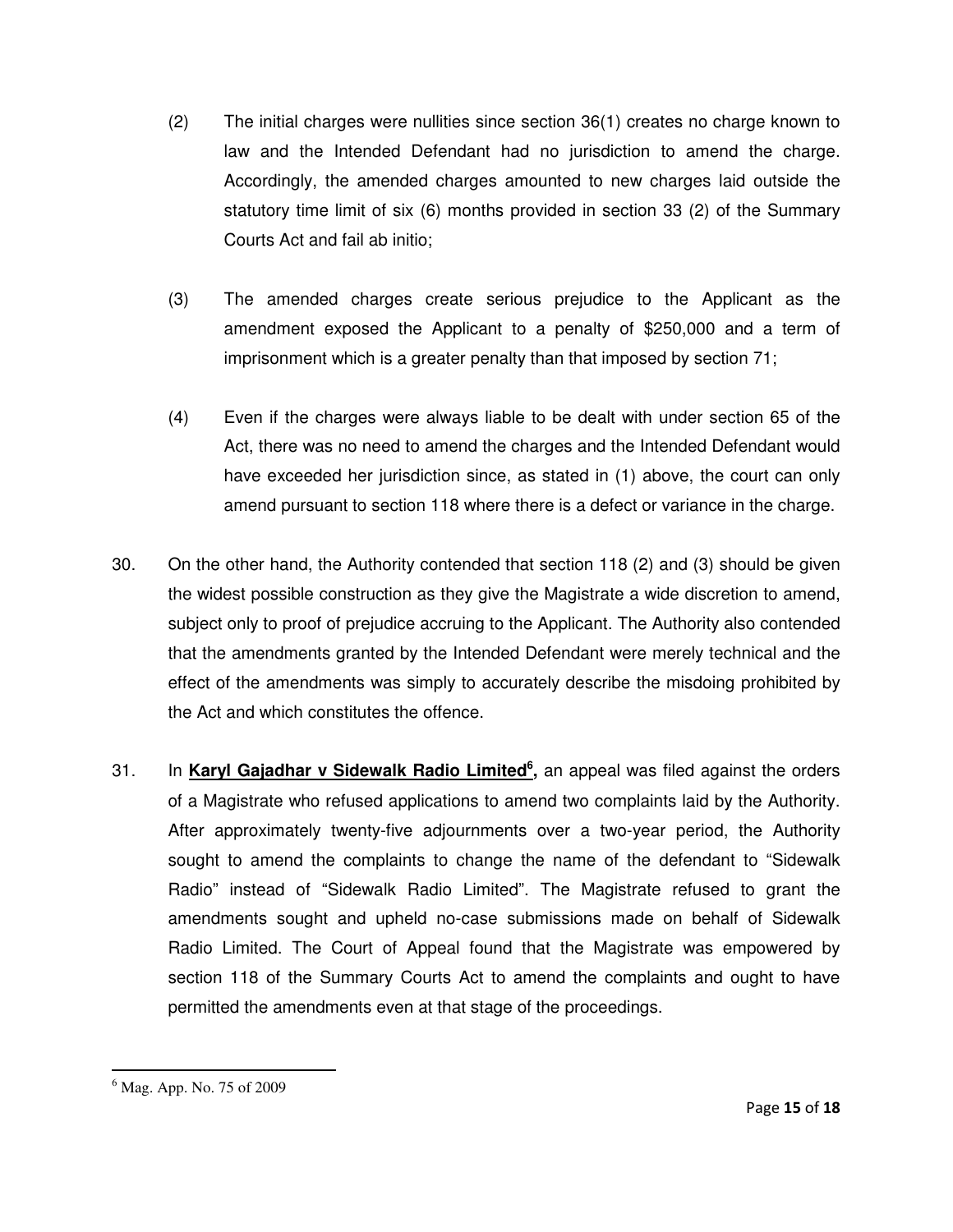32. Weekes J.A. at pp. 8 and 9 had this to say about section 118 of the Summary Courts Act:

> "Without considering the application of the section in previous cases, it is important to mention that this section appears to be clear and unambiguous. It empowers the Magistrate upon the hearing of a complaint to amend the same unless to do so would be detrimental to the accused in that it causes prejudice or injustice….."

33. Then, after citing **Ellis v. Cowie, Magisterial Appeal No. 35 of 2005 and DPP v. Short [2001] EWHC 885**, she continued:

"From the foregoing, it is clear that the test that has to be applied when a Magistrate is determining whether or not to exercise his discretion in favour of an amendment is whether the amendment will result in serious injustice to the defendant. If it will, then the amendment should not be granted. Further, sub-section (3) expands the Magistrates' discretion by allowing amendments even in circumstances where the defendant was deceived or misled."

- 34. Applying that test to the facts of this case, therefore, it is clear that the Intended Defendant in the exercise of her discretion was empowered to amend the complaints laid against the Applicant unless the amendment would result in serious injustice to the Applicant and her discretion was so wide that she could grant the amendments even where there was a variance between the complaint and the evidence adduced or a defect in the complaint that had deceived or misled the Applicant.
- 35. It is not in dispute that the Applicant was licensed to operate and use radio transmitting equipment using radio frequency 102.1 MHz and that the charges as originally laid in May 2006 were that on the 14<sup>th</sup> March 2006 and  $4<sup>th</sup>$  April 2006 the Applicant operated a radio communication service without a licence contrary to section 36 (1) of the Act. Such action, if proved, would clearly be contrary to the express prohibition contained in section 36(1)(a) and therefore I do not accept the submission made on behalf of the Applicant that the charges as originally laid were nullities, incapable of amendment.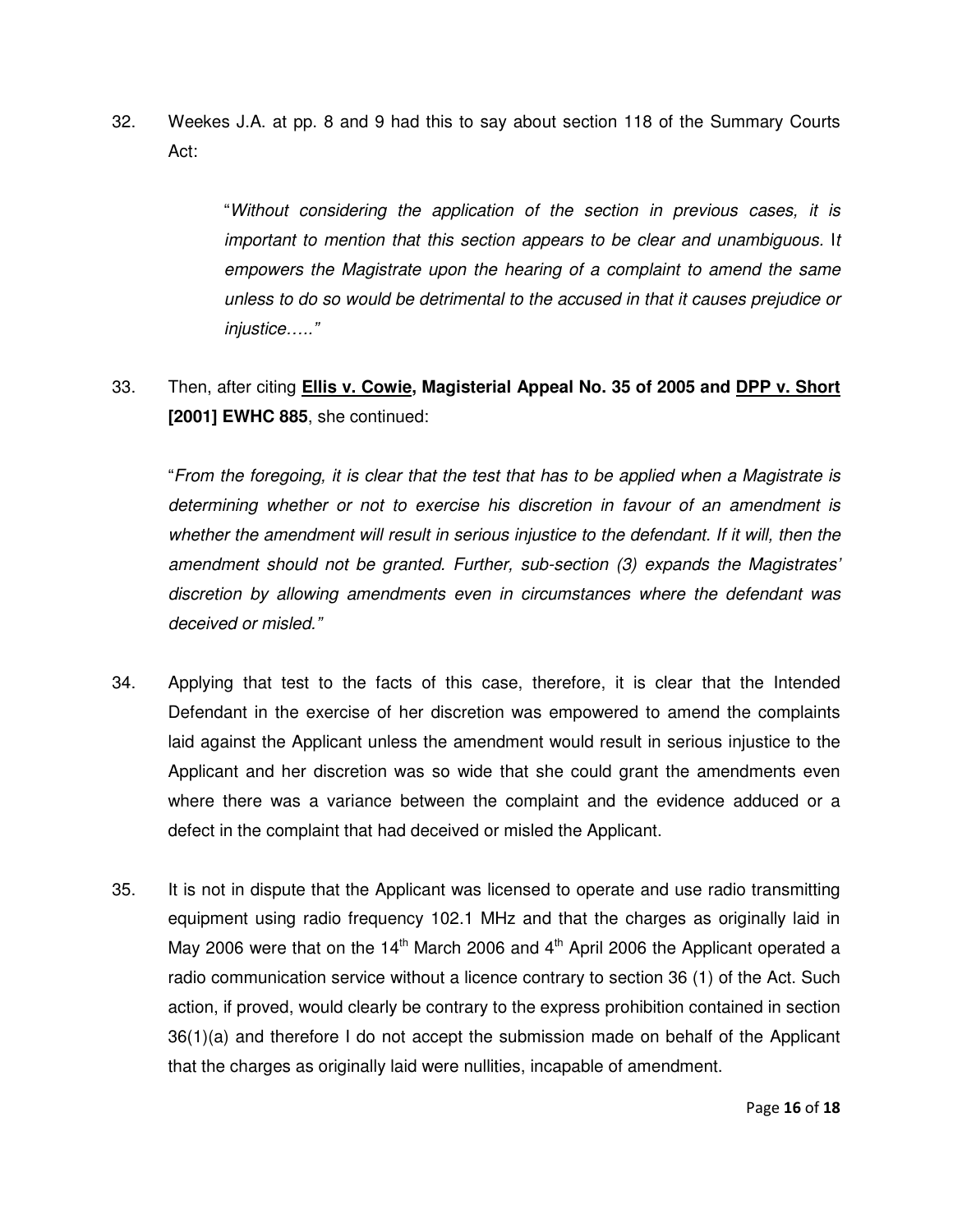- 36. The real issue to be determined herein is whether the amendments would result in serious injustice to the Applicant.
- 37. The Applicant has submitted that the charge as amended would expose it to serious prejudice in that it would now be exposed to a fine of \$250,000 and to imprisonment for 5 years, which is significantly greater than the penalty of \$25,000 imposed by section 71 of the Act.
- 38. In my opinion, this submission is misconceived since section 65 of the Telecommunications Act expressly provides that "a person who knowingly (a) fails to comply with or acts in contravention of  $\ldots$  section 36(1) (a)  $\ldots$  commits an offence and is liable on summary conviction to a fine of two hundred and fifty thousand dollars and to imprisonment for five years." Accordingly, if the Authority can prove that the Applicant knowingly operated a radio communication service without a licence, the applicable penalty provision was always section 65 and not section 71 of the Act.
- 39. Section 71 is only applicable where the provision "by and under which the offence is created does not provide the penalty to be imposed" and Section 65 makes contravention of section 36 (1)(a) an offence and expressly provides the penalty to be imposed. Therefore, I find that the Applicant was always liable to the penalty contained in section 65(1) in the event that the Authority proved that it acted in contravention of section 36 (1)(a), and the amendment of the charges does not expose the Applicant to any greater prejudice or injustice than it was exposed to prior to the amendment.
- 40. Accordingly, the Applicant has not satisfied the Court that it has a strong case that is likely to succeed and the application for leave to apply for judicial review is hereby refused.

## **Costs**

41. This application for leave to apply for judicial review was originally made ex parte and it is at the request of the Authority that I granted permission to it on the  $24<sup>th</sup>$  February, 2010 to be heard as an interested party. Accordingly, although I was greatly assisted by